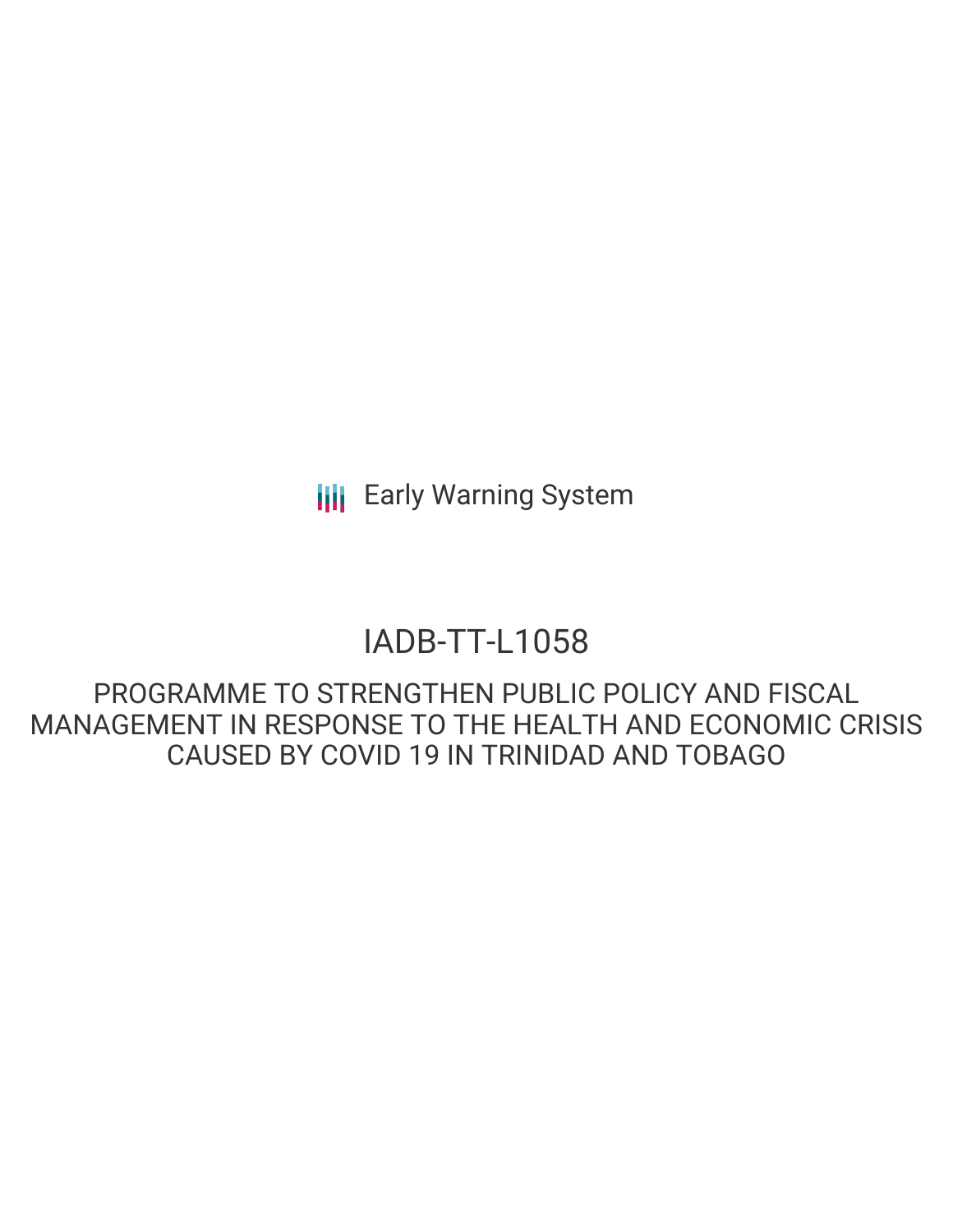

# Early Warning System PROGRAMME TO STRENGTHEN PUBLIC POLICY AND FISCAL MANAGEMENT IN RESPONSE TO THE HEALTH AND ECONOMIC CRISIS CAUSED BY COVID 10 IN TRINIDAD AND TOBAGO.

#### **Quick Facts**

| <b>Countries</b>               | Trinidad and Tobago                      |
|--------------------------------|------------------------------------------|
| <b>Financial Institutions</b>  | Inter-American Development Bank (IADB)   |
| <b>Status</b>                  | Closed                                   |
| <b>Bank Risk Rating</b>        | U                                        |
| <b>Borrower</b>                | Government of Trinidad and Tobago        |
| <b>Sectors</b>                 | Education and Health, Law and Government |
| <b>Investment Type(s)</b>      | Loan                                     |
| <b>Investment Amount (USD)</b> | \$100.00 million                         |
| <b>Loan Amount (USD)</b>       | \$100.00 million                         |
| <b>Project Cost (USD)</b>      | \$100.00 million                         |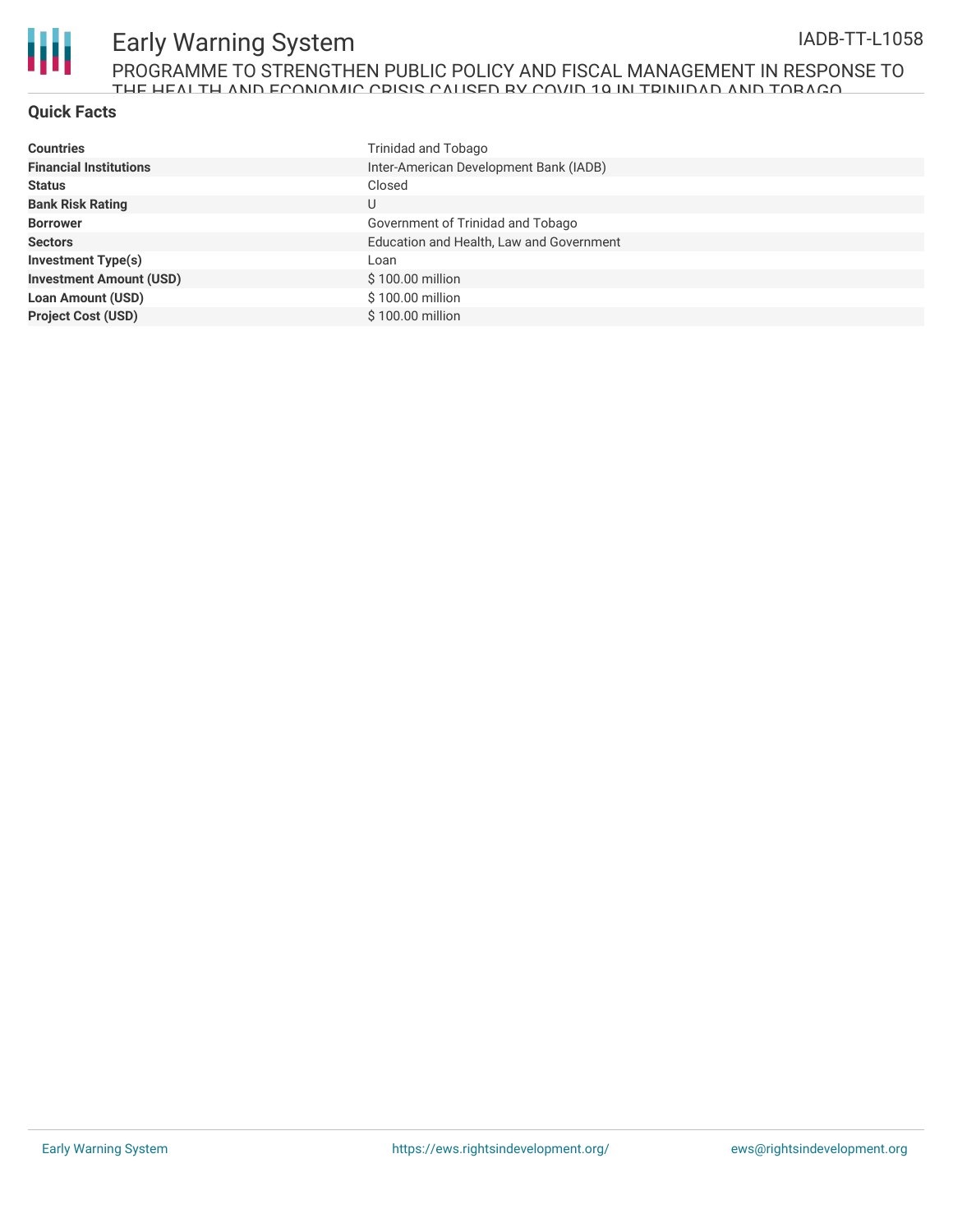

#### Early Warning System PROGRAMME TO STRENGTHEN PUBLIC POLICY AND FISCAL MANAGEMENT IN RESPONSE TO THE HEALTH AND ECONOMIC CRISIS CAUSED BY COVID 19 IN TRINIDAD AND TOBAGO IADB-TT-L1058

### **Project Description**

According to IADB website, the project aims to increase the efficiency, efficacy and equity of fiscal and policy management to address the health and economic crisis caused by coronavirus in a fiscally responsible manner. The specific objectives are: (i) to promote the availability and rapid execution of public resources to contain the emergency crisis provoked by COVID-19; (ii) To strengthen fiscal anticyclical policies through the introduction of temporal measures to protect the income of vulnerable households and the liquidity of firms throughout the Health and economic crisis; and, (iii) to promote the economic and fiscal recuperation in the post-pandemic period.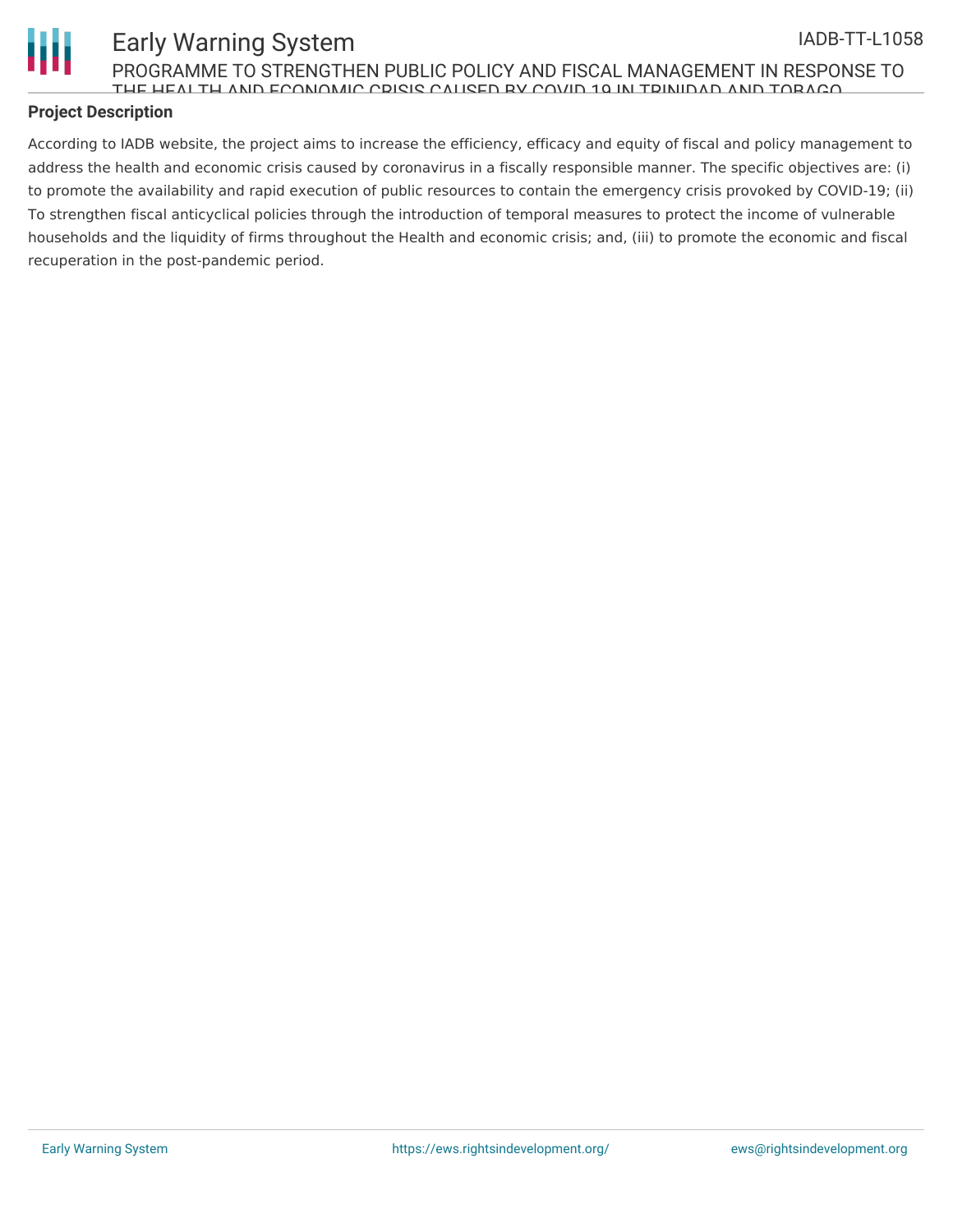# Ш

# Early Warning System PROGRAMME TO STRENGTHEN PUBLIC POLICY AND FISCAL MANAGEMENT IN RESPONSE TO THE HEALTH AND ECONOMIC CRISIS CAUSED BY COVID 19 IN TRINIDAD AND TOBAGO

# **Investment Description**

• Inter-American Development Bank (IADB)